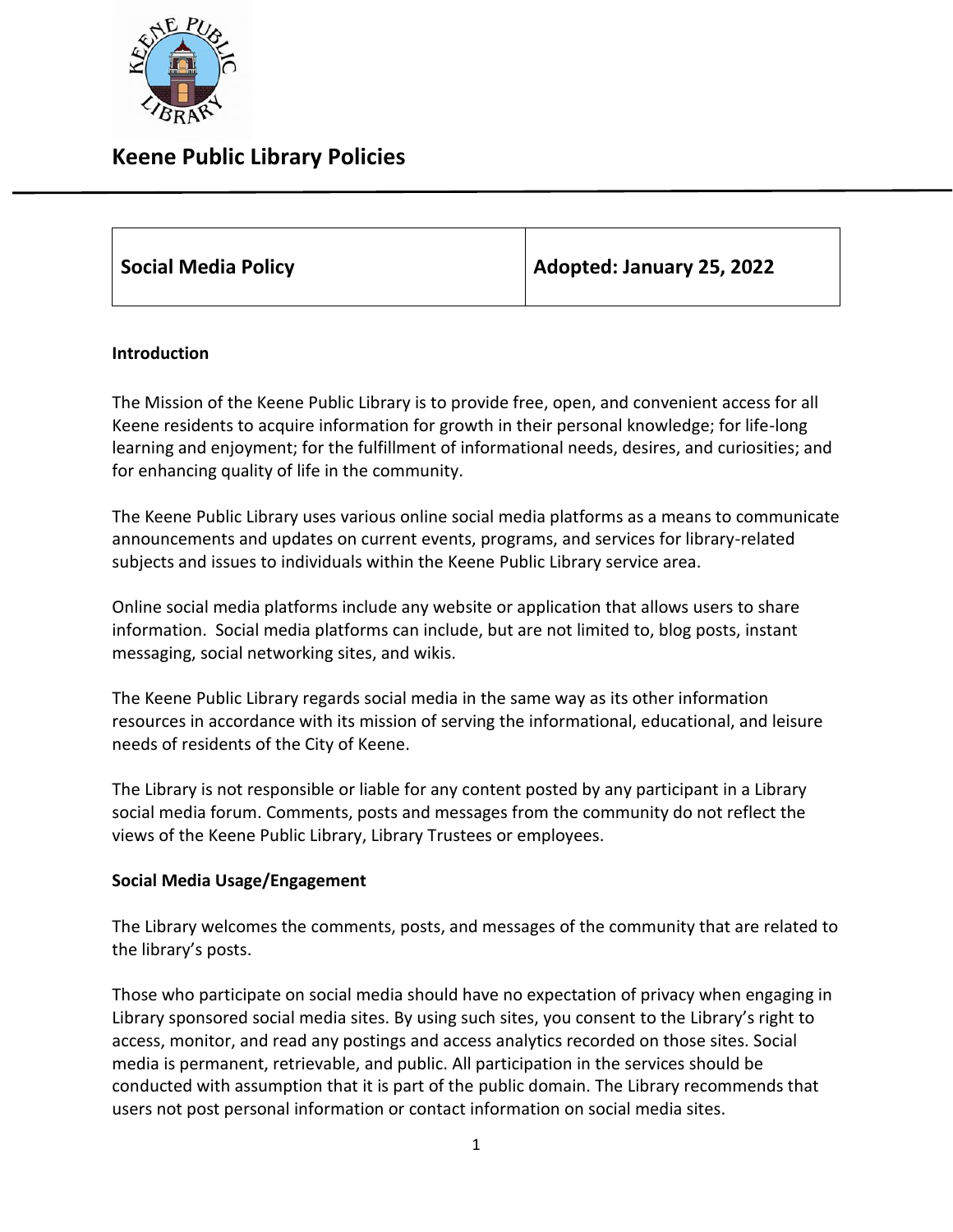

# **Keene Public Library Policies**

Keene Public Library social media accounts are subject to the State of New Hampshire Right to Know laws and maintained in accordance with those laws. All user's posts that are removed for any reason whatsoever will be securely retained in accordance with City of Keene's retention schedule. The library retains social media posts and comments for a period of three (3) years. The Library reserves the right to reproduce comments, posts, and messages in other public venues; such reproduction may be edited for space or content while retaining the original intent of the post.

Content containing any of the following are subject to removal from any Library social media forum:

- 1. Comments not topically related to the particular social medium article or post being commented upon;
- 2. Obscene language or content;
- 3. Content that promotes, fosters, or perpetuates discrimination on the basis of race, creed, color, age, religion, gender, marital status, status with regard to public assistance, national origin, veterans status, physical or mental disability or sexual orientation;
- 4. Sexual content or links to sexual content;
- 5. Solicitations of commerce;
- 6. Conduct or encouragement of illegal activity;
- 7. Information that may compromise the safety or security of the public or public systems;
- 8. Content that violates a legal interest of any other party;
- 9. Personal attacks, insults, threatening language or potentially libelous statements;
- 10. Private or personal information, including phone numbers and addresses, or requests for personal information;
- 11. Plagiarized or copy-right protected material

The Library reserves the right to restrict or remove content that is deemed in violation of this policy or any applicable law, rule or regulation, and the Library may ban or block users who post in violation of this policy after having been notified to comply with the policy.

The Library's social media platform is administered by designated staff. The Library Director or Assistant Director will be notified if the library Social Media Administrator suspects a violation of the Keene Public Library Social Media Policy. The Assistant Director and Social Media Administrator will review and authorize removal of a comment if it is deemed to be in violation of this policy. When appropriate and if possible, the Social Media Administrator will contact the commenter regarding a violation of the library's Social Media Policy to notify the commenter and/or to request voluntary removal of the comment and compliance with this Policy.